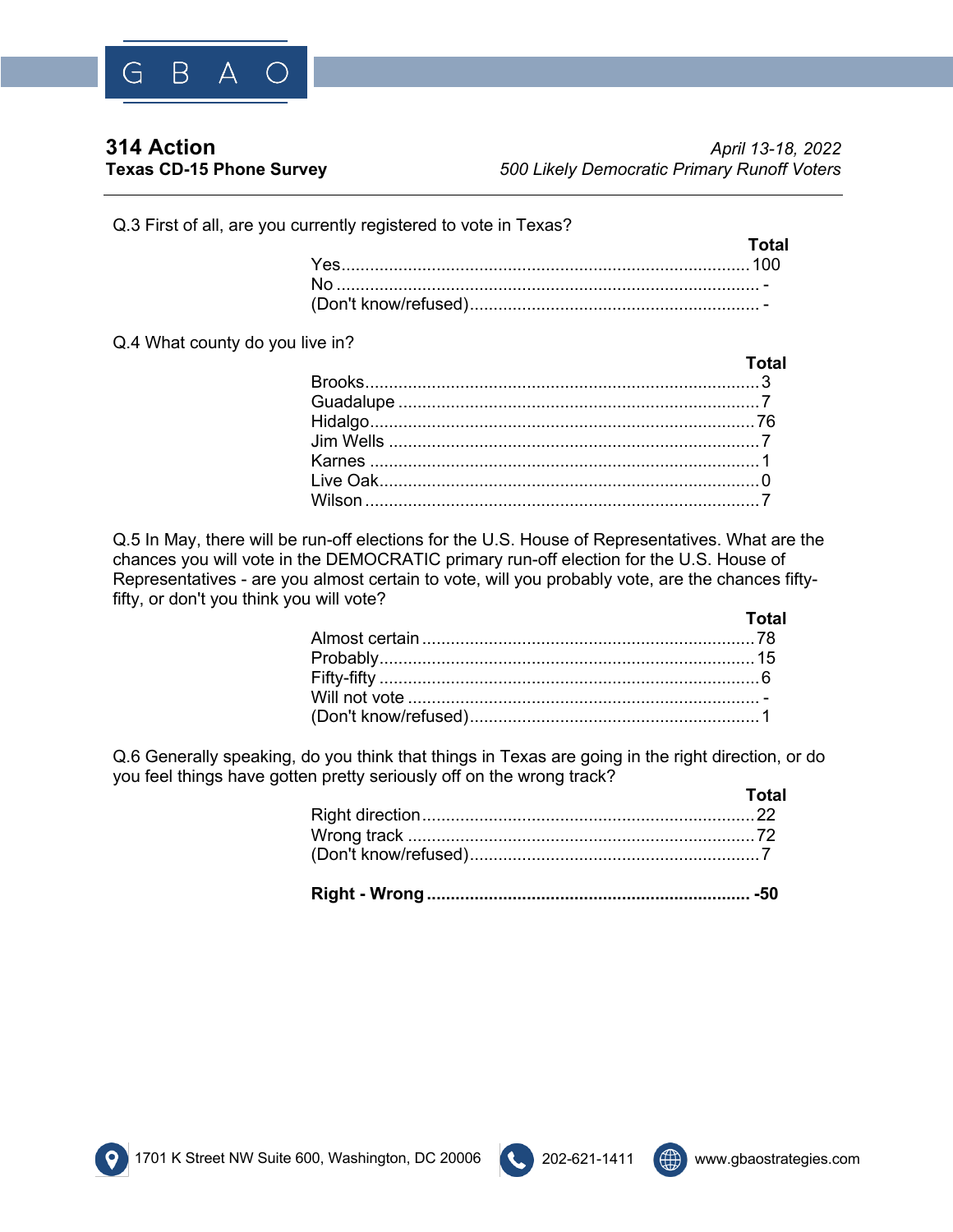Q.7 Now, I am going to read you a list of concerns that people have here in Texas. Please tell me which ONE of these you think should be the top priority for Congress.

| <b>Total</b> |
|--------------|
|              |
|              |
|              |
|              |
|              |
|              |
|              |
|              |
|              |
|              |
|              |
|              |

Now, I'd like you to rate your feelings toward some people on a zero to one hundred scale, with one hundred meaning a VERY WARM, FAVORABLE feeling; zero meaning a VERY COLD, UNFAVORABLE feeling; and fifty meaning not particularly warm or cold. You can use any number from zero to one hundred, the higher the number the more favorable your feelings are toward that person. If you have no opinion or never heard of the person, please say so.

|  | Mean Fav Unfav ID |  |
|--|-------------------|--|
|  |                   |  |
|  |                   |  |
|  |                   |  |
|  |                   |  |
|  |                   |  |

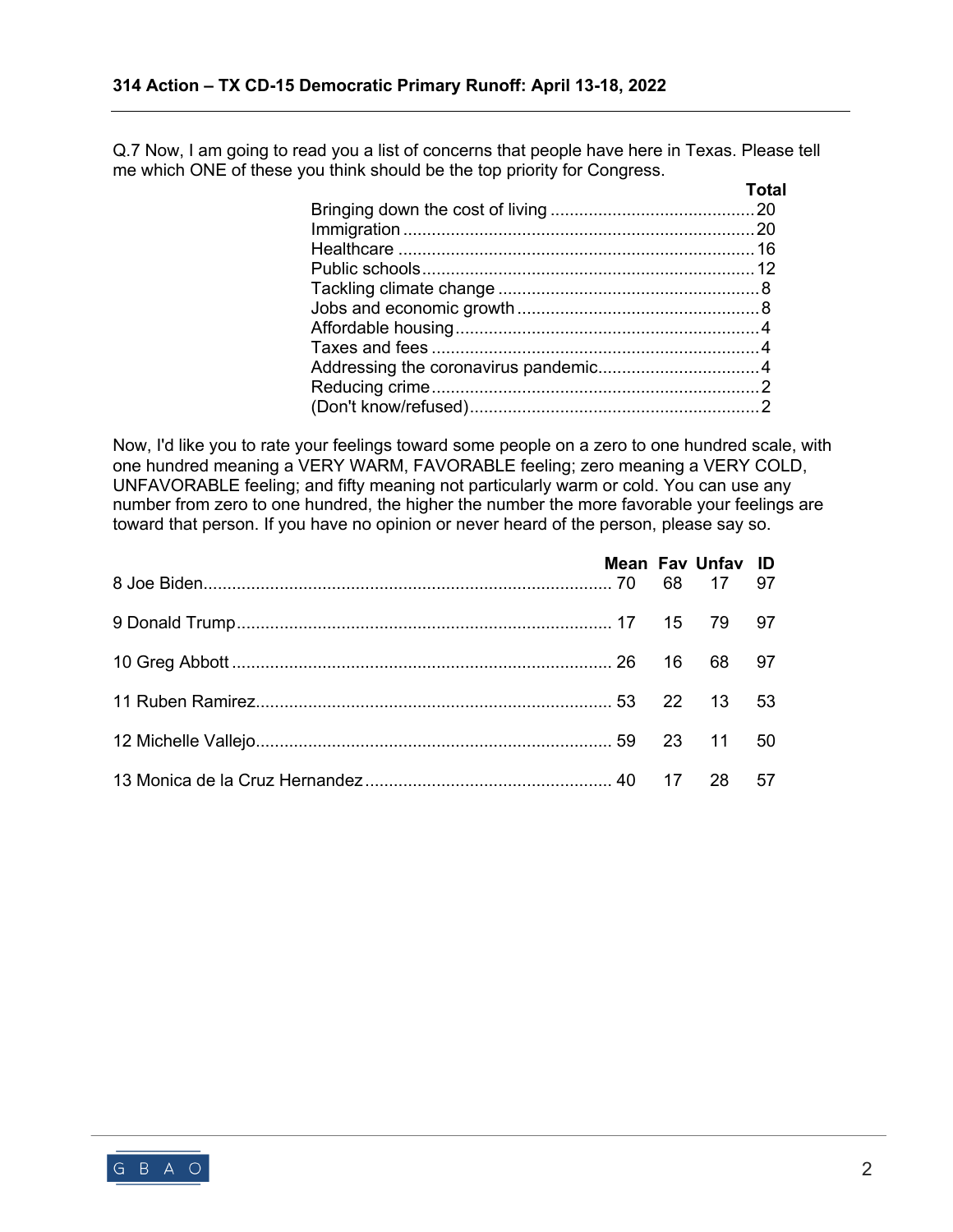Q.14 Thinking about the first round of the Democratic Primary for the U.S. House of Representatives that was held on March 1st, for which of the following candidates did you vote - Ruben Ramirez, Michelle Vallejo, John Villarreal Rigney, Eliza Alvarado, Vanessa Tijerina, or Julio Garza? If you did not vote or do not remember, please say so.

| <u>and the contract of the contract of the contract of the contract of the contract of the contract of the contra</u> |
|-----------------------------------------------------------------------------------------------------------------------|
|                                                                                                                       |
|                                                                                                                       |
|                                                                                                                       |
|                                                                                                                       |
|                                                                                                                       |
|                                                                                                                       |
|                                                                                                                       |
|                                                                                                                       |
|                                                                                                                       |

## **Ruben Ramirez - Michelle Vallejo......................................1**

Q.15 Thinking about the Democratic primary run-off election for the U.S House of Representatives in May, if the election were held today and the candidates were Ruben Ramirez and Michelle Vallejo, for whom would you vote?

| <b>Total</b> |
|--------------|
|              |
|              |
|              |
|              |
|              |
|              |
|              |
|              |

Q.17 How certain are you that you will vote for (candidate chosen in Q.15) - are you very certain, somewhat certain or not at all certain?

| Total |
|-------|
|       |
|       |
|       |
|       |
|       |

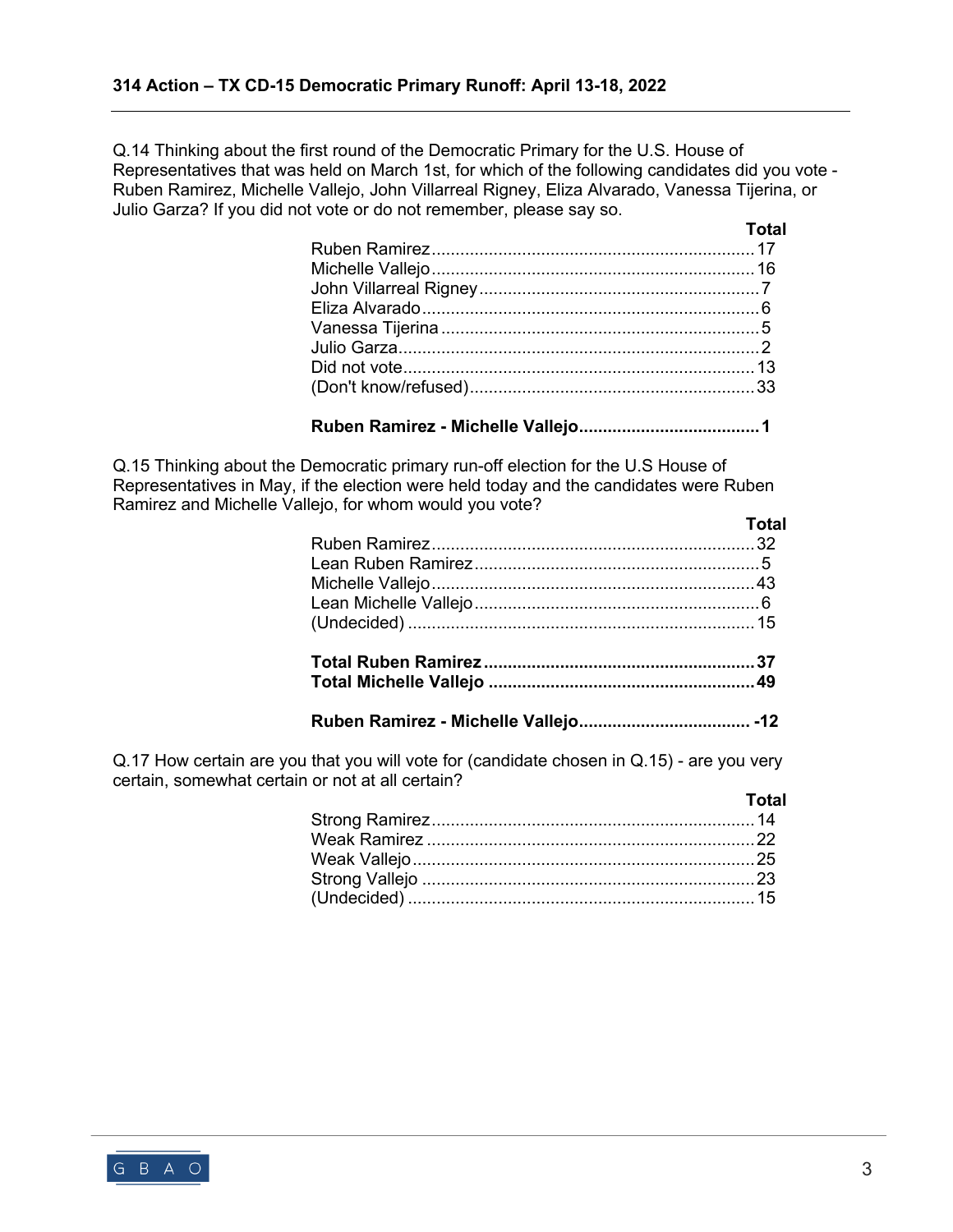Now let me read you some statements about the Democratic candidates for U.S Representative. After I read each one, please tell me if it is a very convincing, somewhat convincing, a little convincing, or not at all convincing reason to vote for that candidate.

|                                                                                                                                                                                                                                                                                                                                                                                                                                                                                                                                                                      |    | A  | <b>Not</b> |   | Very/Little/                             |    |
|----------------------------------------------------------------------------------------------------------------------------------------------------------------------------------------------------------------------------------------------------------------------------------------------------------------------------------------------------------------------------------------------------------------------------------------------------------------------------------------------------------------------------------------------------------------------|----|----|------------|---|------------------------------------------|----|
|                                                                                                                                                                                                                                                                                                                                                                                                                                                                                                                                                                      |    |    |            |   | Very Smwt Little At all DK/ Smwt Not     |    |
|                                                                                                                                                                                                                                                                                                                                                                                                                                                                                                                                                                      |    |    |            |   | <b>Cony Cony Cony Cony Ref Cony Cony</b> |    |
| 18 (SPLIT A) <sup>1</sup> Ruben Ramirez grew up in a<br>South Texas family that struggled to make<br>ends meet. He became a high school<br>Physics teacher to provide opportunity to<br>others, fought in Afghanistan to defend<br>our country, and as a trial lawyer he<br>defends our neighbors who need a voice.<br>Ramirez won the most votes in the<br>Democratic primary, and he is the only<br>candidate who can defeat extreme<br>Republican Monica de la Cruz Hernandez<br>and ensure our community is represented<br>by a Democrat who shares our values39 | 44 | 9  | 6          | 1 | 83                                       | 15 |
| 19 (SPLIT B) Ruben Ramirez grew up in a<br>South Texas family that struggled to make<br>ends meet. He became a high school<br>Physics teacher to provide opportunity to<br>others, served in Afghanistan to defend<br>our country, and as a trial lawyer he<br>defends our neighbors who need a voice.<br>Ramirez has consistently fought to protect<br>our values and our freedoms, and in<br>Congress, he will fight so that every South<br>Texas family can have a shot at the<br>American Dream - a great education,                                             |    |    |            |   |                                          |    |
| good jobs, and affordable health care31                                                                                                                                                                                                                                                                                                                                                                                                                                                                                                                              | 43 | 11 | 10         | 5 | 74                                       | 21 |

<sup>&</sup>lt;sup>1</sup> Respondents are evenly distributed between SPLIT A and SPLIT B.

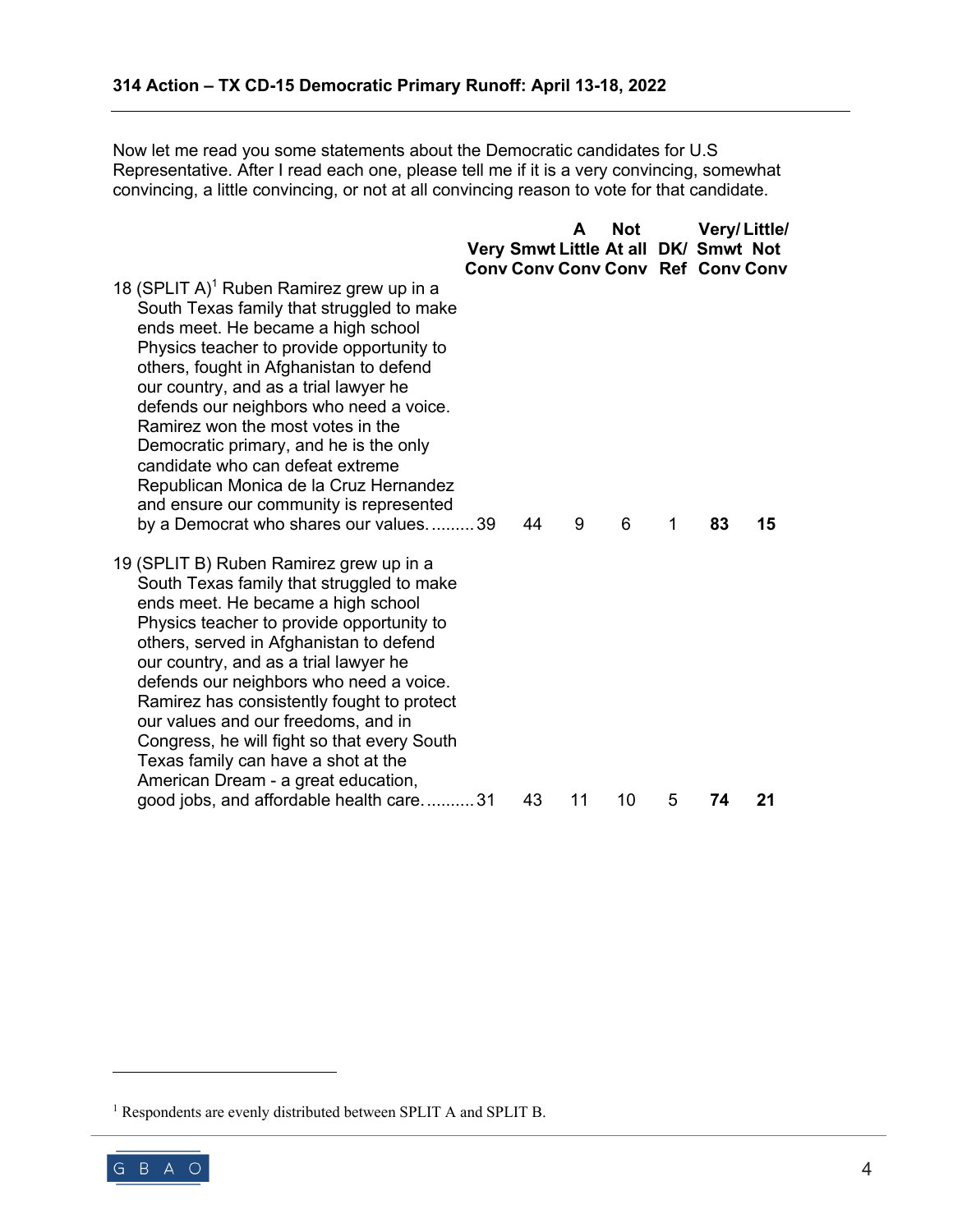**A Not Very/ Little/ Very Smwt Little At all DK/ Smwt Not Conv Conv Conv Conv Ref Conv Conv**

20 Michelle Vallejo is a small business owner, community leader, and advocate for women's economic empowerment. She comes from a big family of farm workers, immigrants, and entrepreneurs. Michelle understands that a better world is possible when ordinary people work together. She is running for Congress to lift up working-class Texans over corporate interests by passing Medicare for All, providing free college and trade school for all students, ending the inhumane treatment of immigrants at our border, and making sure billionaires and wealthy corporations pay their fair share.......46 33 11 8 1 80 20

Q.21 Thinking again about the Democratic primary run-off election for the U.S House of Representatives in May, if the election were held today and the candidates were Ruben Ramirez and Michelle Vallejo, for whom would you vote?

| Total |    | <b>Split Split</b><br>A B |
|-------|----|---------------------------|
|       | 39 | 40                        |
|       | 3  | 2                         |
|       | 46 | 48                        |
|       |    |                           |
|       | 10 | 8                         |
|       | 42 | 42                        |
|       | 49 | 50                        |
|       |    |                           |

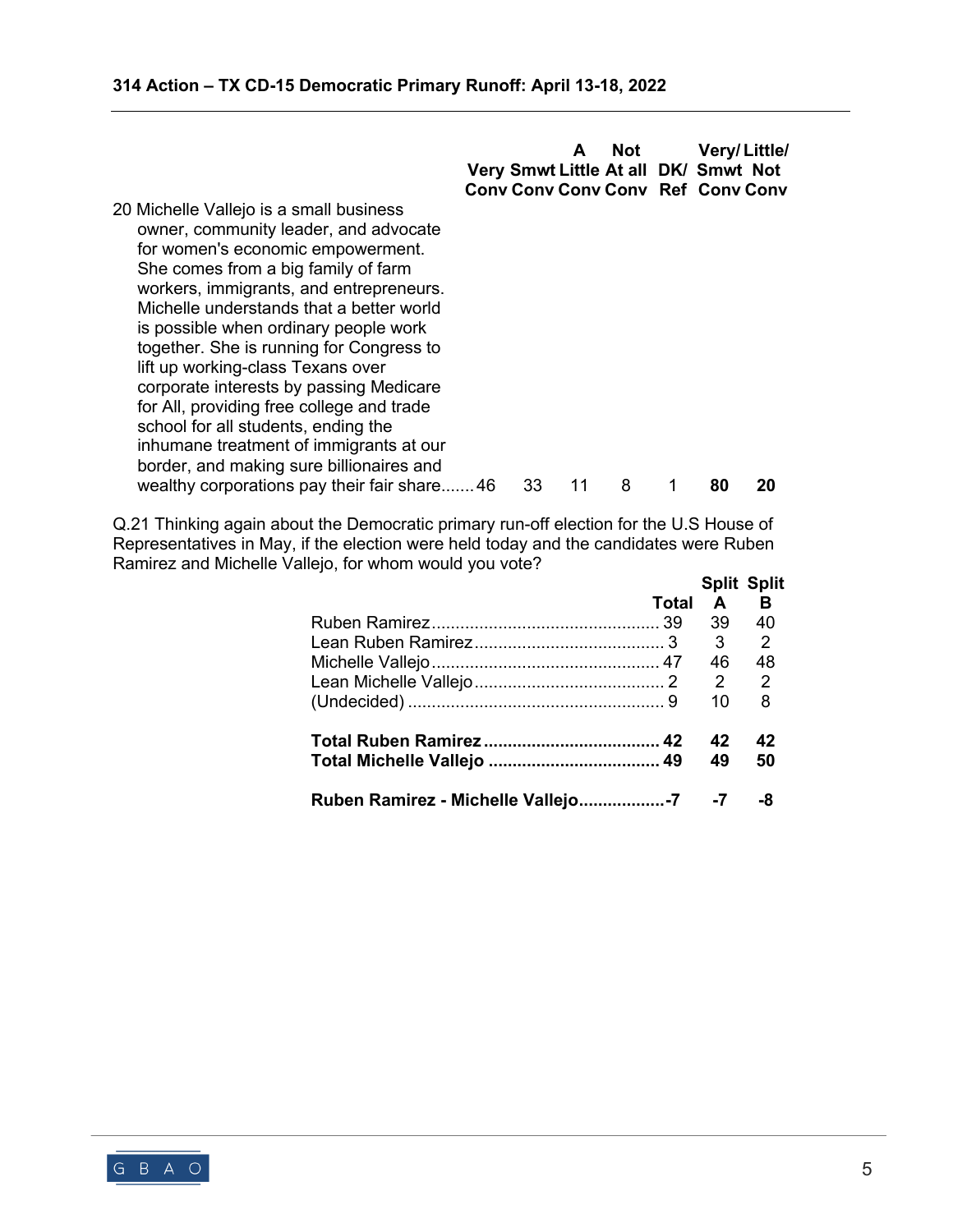Now let me read you some statements about Ruben Ramirez. After I read each one, please tell me if it is a very convincing, somewhat convincing, a little convincing, or not at all convincing reason to vote for Ruben Ramirez for U.S Representative.

|                                                                                                                                                                                                                                                                       |    | A  | <b>Not</b><br>Very Smwt Little At all DK/ Smwt Not<br><b>Conv Conv Conv Conv Ref Conv Conv</b> |             |    | Very/Little/ |
|-----------------------------------------------------------------------------------------------------------------------------------------------------------------------------------------------------------------------------------------------------------------------|----|----|------------------------------------------------------------------------------------------------|-------------|----|--------------|
| 23 Student Ioan debts are shackling the<br>energy and inventiveness of too many<br>families. Ruben Ramirez supports a<br>strategic reset that forgives all student<br>loan debt to stimulate our economy,<br>address college tuition inflation, and make              | 32 | 15 | 13                                                                                             | 1           | 72 | 27           |
| 24 As a veteran, Ruben Ramirez knows that<br>we must have the strength to defend our<br>freedom. He will work to fund our military<br>and confront the crisis on our border with<br>smart, cost-effective, and humane<br>strategies that reduce illegal immigration29 | 38 | 16 | 16                                                                                             | 1           | 67 | 32           |
| 25 Ruben Ramirez knows the stress that too<br>many uninsured Americans experience<br>when they need to foot the bill for urgent<br>healthcare. In Congress, he will protect<br>the Affordable Care Act, expand<br>Medicaid, and cap out of pocket expenses            | 37 | 16 | 7                                                                                              | 1           | 76 | 23           |
| 26 Ruben Ramirez believes that people who<br>have worked a lifetime deserve to age<br>with dignity. In Congress, he will protect<br>Social Security and Medicare so seniors<br>get the benefits they've worked for, and<br>he will stop Washington's plans to weaken  | 36 | 14 | 7                                                                                              | 0           | 78 | 22           |
| 27 As a veteran, Ruben Ramirez<br>understands the frustrations that fellow<br>veterans feel. In Congress, he will fight to<br>increase federal funding for the VA and<br>bring a VA hospital to the Rio Grande<br>Valley to better support our veterans.  40          | 39 | 14 | $\overline{7}$                                                                                 | $\mathbf 0$ | 78 | 21           |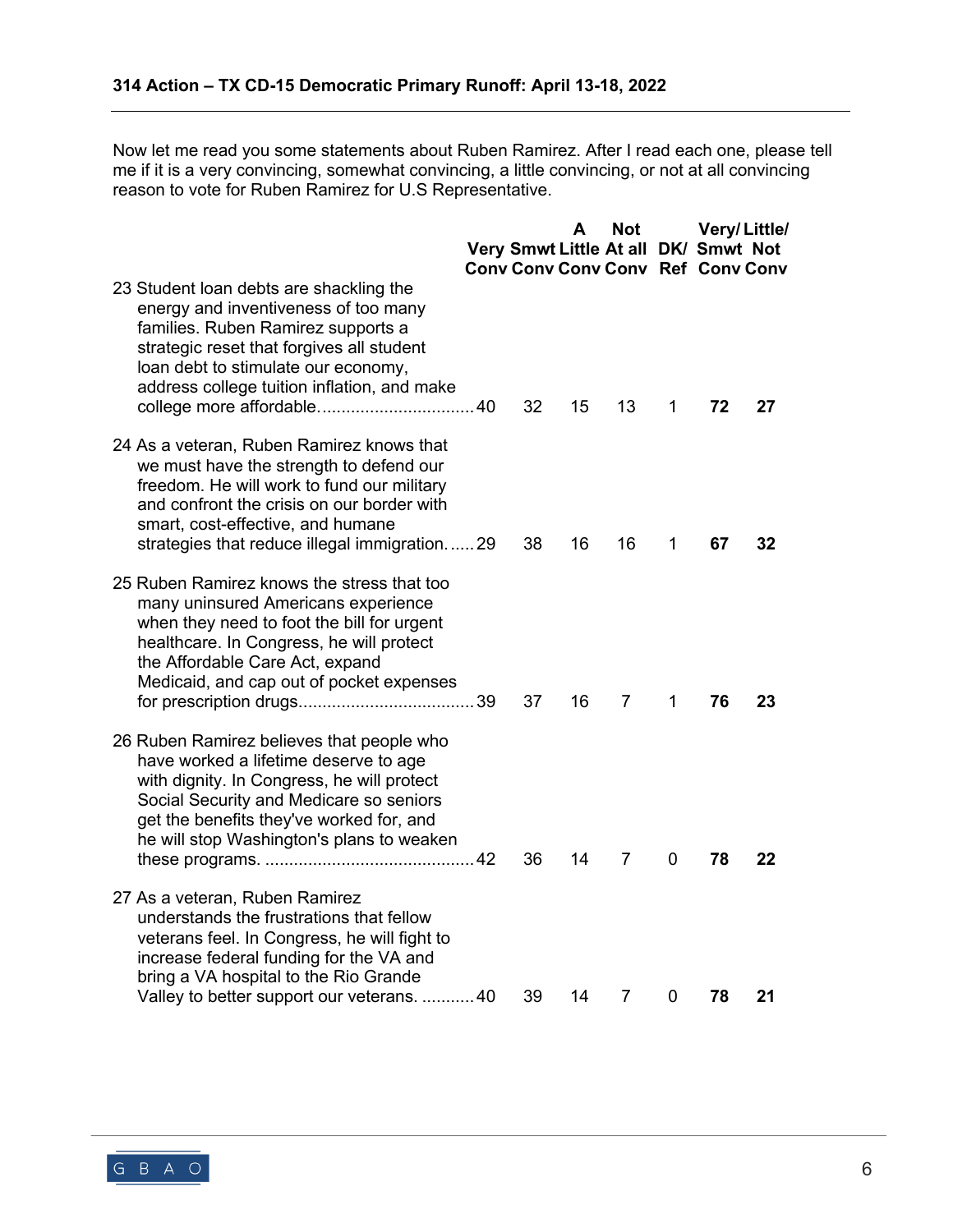| 28 Ruben Ramirez believes Texas must<br>keep its status as an energy superpower,<br>while also encouraging investment in<br>renewable energy. In Congress, he will<br>protect Texas' energy industry, which |                                                                                                                                                                                                                                                                                                                                                                                                                                                                                                                                                                                                                                                                                                                                                                                                                                                                                                     |                                     |    |    |   | <b>Conv Conv Conv Conv Ref Conv Conv</b> |    |
|-------------------------------------------------------------------------------------------------------------------------------------------------------------------------------------------------------------|-----------------------------------------------------------------------------------------------------------------------------------------------------------------------------------------------------------------------------------------------------------------------------------------------------------------------------------------------------------------------------------------------------------------------------------------------------------------------------------------------------------------------------------------------------------------------------------------------------------------------------------------------------------------------------------------------------------------------------------------------------------------------------------------------------------------------------------------------------------------------------------------------------|-------------------------------------|----|----|---|------------------------------------------|----|
|                                                                                                                                                                                                             |                                                                                                                                                                                                                                                                                                                                                                                                                                                                                                                                                                                                                                                                                                                                                                                                                                                                                                     | 39                                  | 16 | 10 | 0 | 74                                       | 26 |
|                                                                                                                                                                                                             |                                                                                                                                                                                                                                                                                                                                                                                                                                                                                                                                                                                                                                                                                                                                                                                                                                                                                                     | 43                                  | 16 | 10 | 1 | 73                                       | 26 |
|                                                                                                                                                                                                             |                                                                                                                                                                                                                                                                                                                                                                                                                                                                                                                                                                                                                                                                                                                                                                                                                                                                                                     | 38                                  | 16 | 8  | 0 | 75                                       | 24 |
|                                                                                                                                                                                                             |                                                                                                                                                                                                                                                                                                                                                                                                                                                                                                                                                                                                                                                                                                                                                                                                                                                                                                     |                                     |    |    |   |                                          | 20 |
|                                                                                                                                                                                                             | demand federal action to ensure Texans<br>have access to electricity in all weather<br>29 The Rio Grande Valley has the potential<br>to be a hub of growth and new jobs.<br>Ruben Ramirez will work in Congress to<br>provide our industries with access to new<br>markets around the country, confront our<br>existing drainage problems, and improve<br>30 As a father and husband, Ruben Ramirez<br>knows Texas families are struggling to<br>make ends meet as prices keep going up.<br>That is why he will take on inflation by<br>keeping health care and prescription drug<br>costs down and offsetting pricey childcare<br>costs with tax incentives and credits for<br>31 As a high school Physics teacher, Ruben<br>Ramirez knows the importance of<br>investing in our schools. He will work to<br>increase investment in Science and Math<br>skills and invest in trade programs at the | provides jobs in our community, and | 45 | 14 | 6 | 0                                        | 80 |

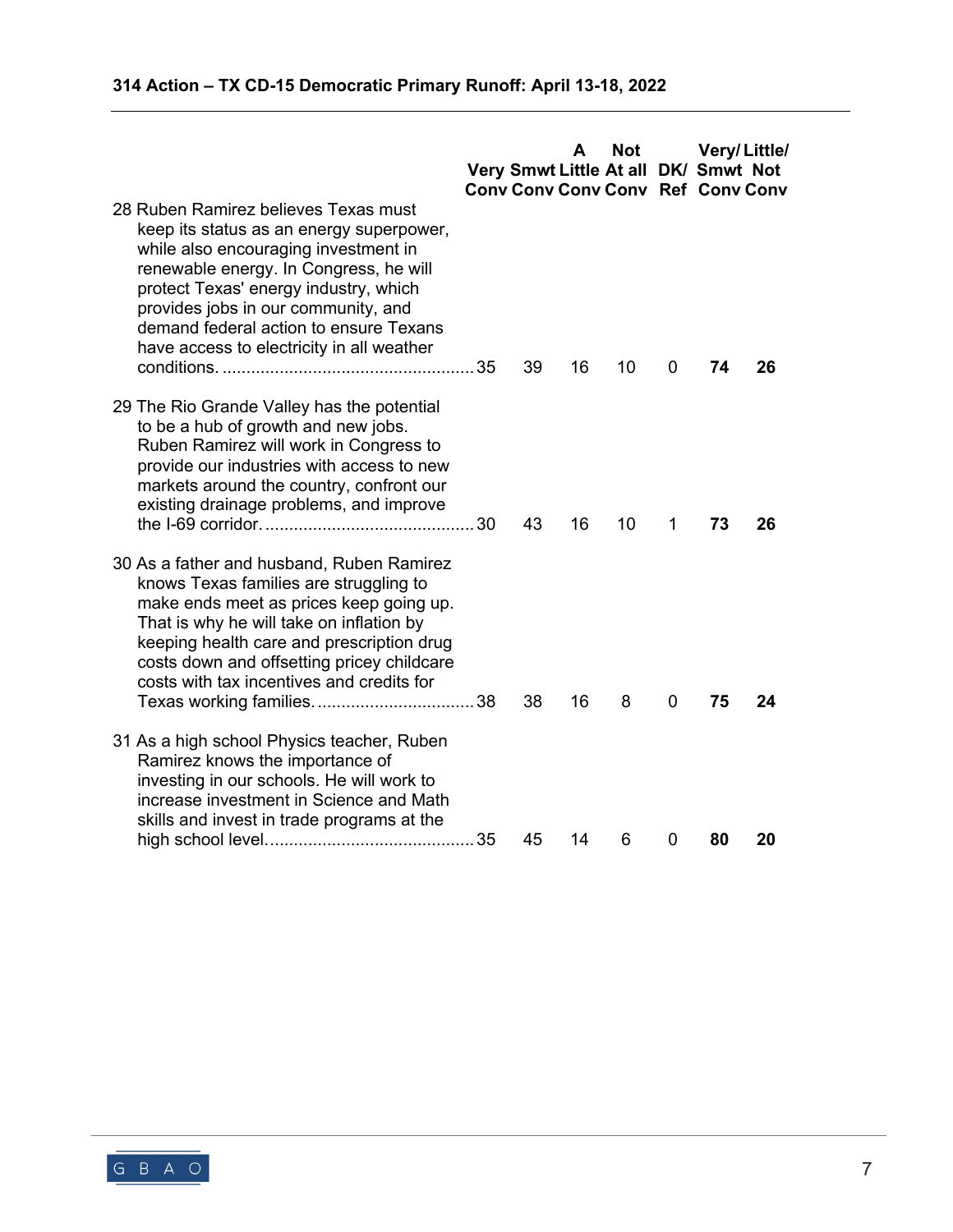Q.32 Once more, thinking about the Democratic primary run-off election for the U.S House of Representatives in May, if the election were held today and the candidates were Ruben Ramirez and Michelle Vallejo, for whom would you vote?

| <b>Total</b> |
|--------------|
|              |
|              |
|              |
|              |
|              |
|              |
|              |
|              |

Finally, I would like to ask you a few questions for statistical purposes.

Q.34 In what year were you born?

|                                     | Total |
|-------------------------------------|-------|
| 25 to 29……………………………………………………………………5 |       |
|                                     |       |
|                                     |       |
|                                     |       |
|                                     |       |
|                                     |       |
|                                     |       |
|                                     |       |
|                                     |       |
|                                     |       |
|                                     |       |

Q.35 What is the last year of schooling that you have completed?

|                                                   | <b>Total</b> |
|---------------------------------------------------|--------------|
|                                                   |              |
|                                                   |              |
|                                                   |              |
|                                                   |              |
|                                                   |              |
| Four-year college graduate or bachelor's degree23 |              |
|                                                   |              |
|                                                   |              |
|                                                   |              |